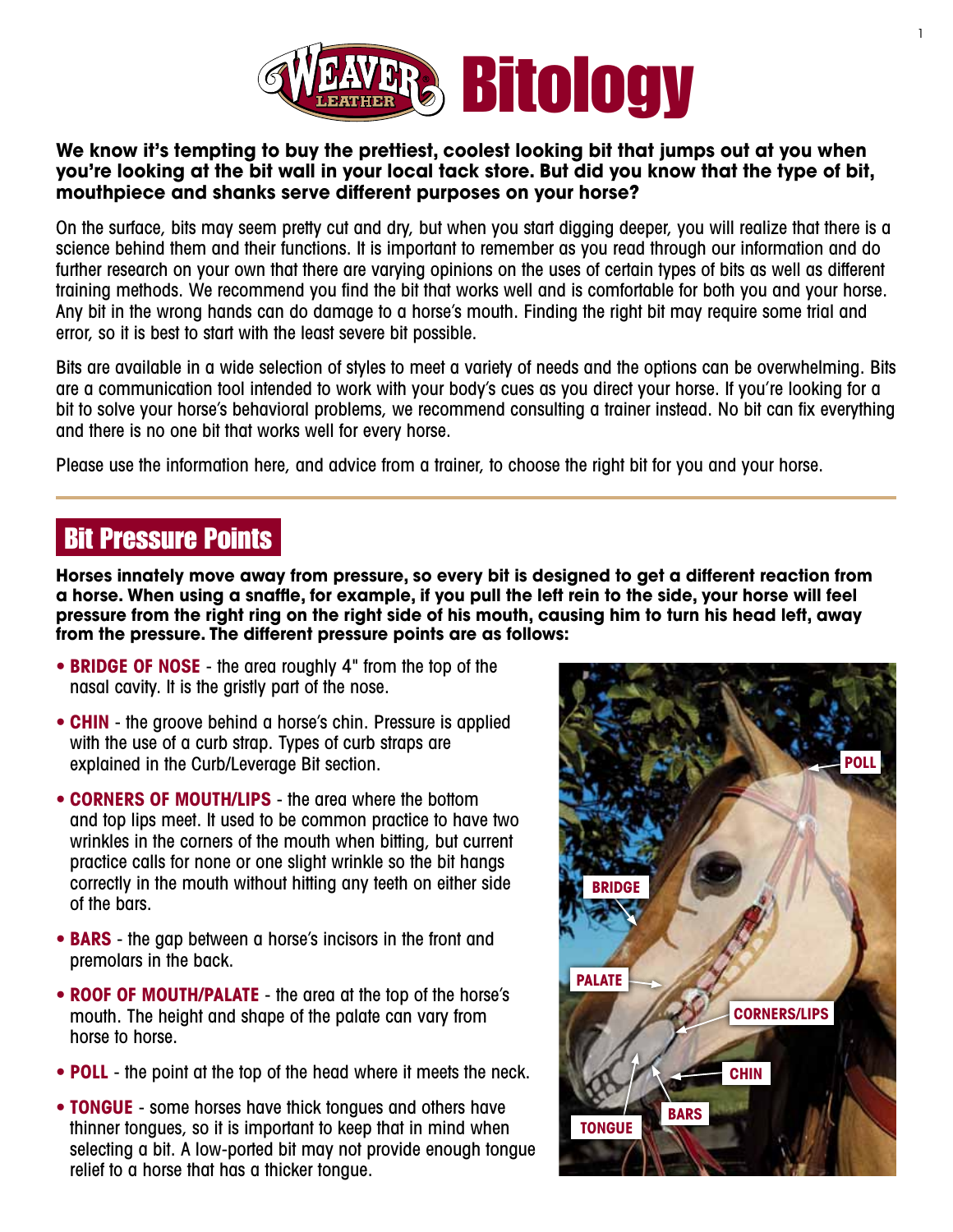### Parts of a Bit



- **PURCHASE** The part of the bit that is located above the mouthpiece. With a short purchase, the bit will act quicker in a horse's mouth when the rider pulls on the reins. With a long purchase, the bit is slower to react and works more on the poll.
- **SHANK** The part of the bit that is located below the mouthpiece. It will give you leverage on the mouthpiece. The shorter the shank, the softer it is. The longer the shank, the more control you have.
- **CHEEKS** This refers to the sides of the bit. The cheek includes both the purchase and the shank.
- **MOUTHPIECE** The mouthpiece goes in the horse's mouth, across and on top of the tongue.
- **BARS** The bars of a bit rest on the bars of the horse's mouth. The closer together the bars of the bit are, the more pressure is applied to the bars of the horse's mouth.

## **Types of Mouthpiece Metal Common Mouthpieces**



#### **Sweet Iron**

Sweet iron is intended to rust. It produces a sweet taste as rusting occurs to promote salivation.



### **Copper**

Copper causes a horse's mouth to salivate. This allows the mouth to stay soft and useable to the rider.



#### **Copper Inlay**

Like copper, a copper inlay encourages salivation and is often found on a sweet iron or stainless steel mouthpiece.



#### **Stainless Steel**

Stainless steel provides superior strength and a clean, neat look to any mouthpiece. A solid stainless steel mouthpiece, however, does not promote salivation and is best for horses with a consistently moist mouth. Stainless steel mouthpieces are available with copper inlays.

**When it comes to mouthpieces, a general rule of thumb to follow is that the thicker the mouthpiece, the gentler it will be on your horse's mouth. A thinner mouthpiece is more severe because the pressure it applies is focused on a smaller area on the tongue and bars. Remember, even the mildest mouthpiece can be damaging to a horse's mouth in the wrong hands.**

#### **Smooth-Mouth Snaffle**

Typically broken in the middle, this mild mouthpiece is gentle on your horse and helps to keep its mouth soft and responsive. It works on the corners of the mouth and the bars.

#### **Three-Piece Snaffle Mouth**

This mild mouthpiece is broken in two places which adds tongue pressure and allows the bit to work on the outside corners of the bars.

#### **Twisted Wire Snaffle Mouth**

Typically considered a mouthpiece with more authority, this should be used only in experienced hands. The twist creates rigid edges that can damage a horse's mouth in the wrong hands. In the right hands, it can sharpen a horse's responsiveness. We recommend this mouthpiece only be used by more advanced riders.

#### **Solid Mouth**

The firm feel of this type of mouthpiece allows more pressure to be applied to the tongue and bars than that of a broken mouthpiece. Be sure to find the right port that allows enough tongue relief for your horse.

#### **Correction Mouth**

Even though "correction" sounds like this could be harsh, the jointed action on these mouthpieces actually makes them milder than a solid mouth bit and allows your horse to feel signals before the bit completely engages. The port on correction mouthpieces is designed to provide tongue relief and work on the palate.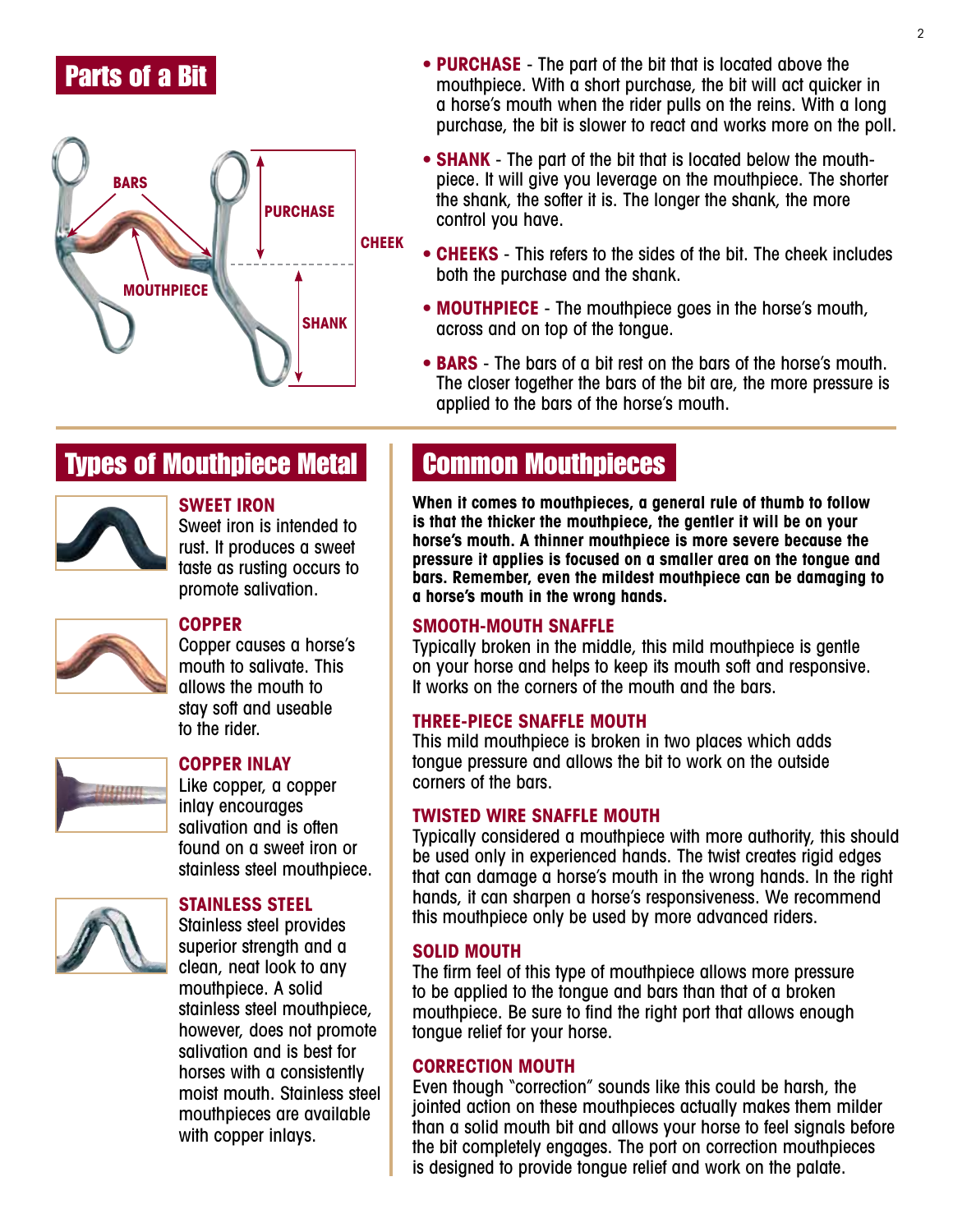

**Generally speaking, bits can be classified into three main categories, snaffle, curb/leverage and hackamore and are designed to work on different pressure points.**

## Snaffle Bits

By definition a snaffle bit is a direct pull or direct action bit, meaning that when you are holding the reins in two hands atop your horse, you have direct contact with its mouth. Whatever you do with your hands, your horse should do. For example, when you move your hand to the left, your horse will feel that cue and realize that you want him to go that way.

Most trainers will start a young horse in a snaffle to gain the framework it needs to transition to a curb bit. Such a foundation includes lateral flexion, collection, transitions, responsiveness to leg cues and more. Again, this depends on the method of training the trainer uses. In the vaquero tradition of training, for example, horses are typically started in a bosal hackamore.

Best if used with an all leather curb strap to prevent the bit from pulling through the horse's mouth, O-ring and offset D-ring snaffles are great bits for starting young colts, training exercises, introducing a new riding discipline or softening an older, more seasoned horse's mouth.

**Types of snaffles** (snaffles are usually a matter of preference):

#### ➊ **O-Ring Snaffle**

These very mild, functional bits are typically available with smooth or twisted wire broken mouthpieces. The mouthpiece slides up and down the rings and moves independently of the rings, meaning that your horse can feel the movement caused by even a subtle rein cue. This type of snaffle helps keep the mouth soft and your horse responsive. Works on the bars, corners of the mouth and tongue.

#### ➋ **Offset D-Ring Snaffle**

Offset refers to the fixed position of the rings and how they connect to the mouthpiece. The straight side of the D-ring connected to the mouthpiece is designed to help prevent the bit from pulling through the mouth and to eliminate any pinching. The rings and mouthpiece also work independently of each other on this bit, making this mild bit great for starting or re-schooling a horse. Works on the bars, corners of the mouth and tongue.

#### ➌ **Full Cheek Snaffle**

Typically seen in English disciplines, the full cheeks on this bit are designed to help prevent the bit from pulling through the mouth. Works on the bars, corners of the mouth and tongue (can also work on the poll when bit loops are used with a bridle).

# ➍

➊

➋

➌

#### ➍ **D-Ring Snaffle**

The rings on this bit help prevent it from pulling through the horse's mouth. Often seen in the English discipline but also used in western riding, it is another mild bit great for starting or re-schooling a horse. Works on the bars, corners of the mouth and tongue.

## ➎

#### ➎ **Eggbutt Snaffle**

Another bit commonly used for English riding, the name refers to the shape of the ring. It can come in either a straight or broken mouthpiece and is designed to prevent pinching of the horse's mouth. Works on the poll and bars of the mouth.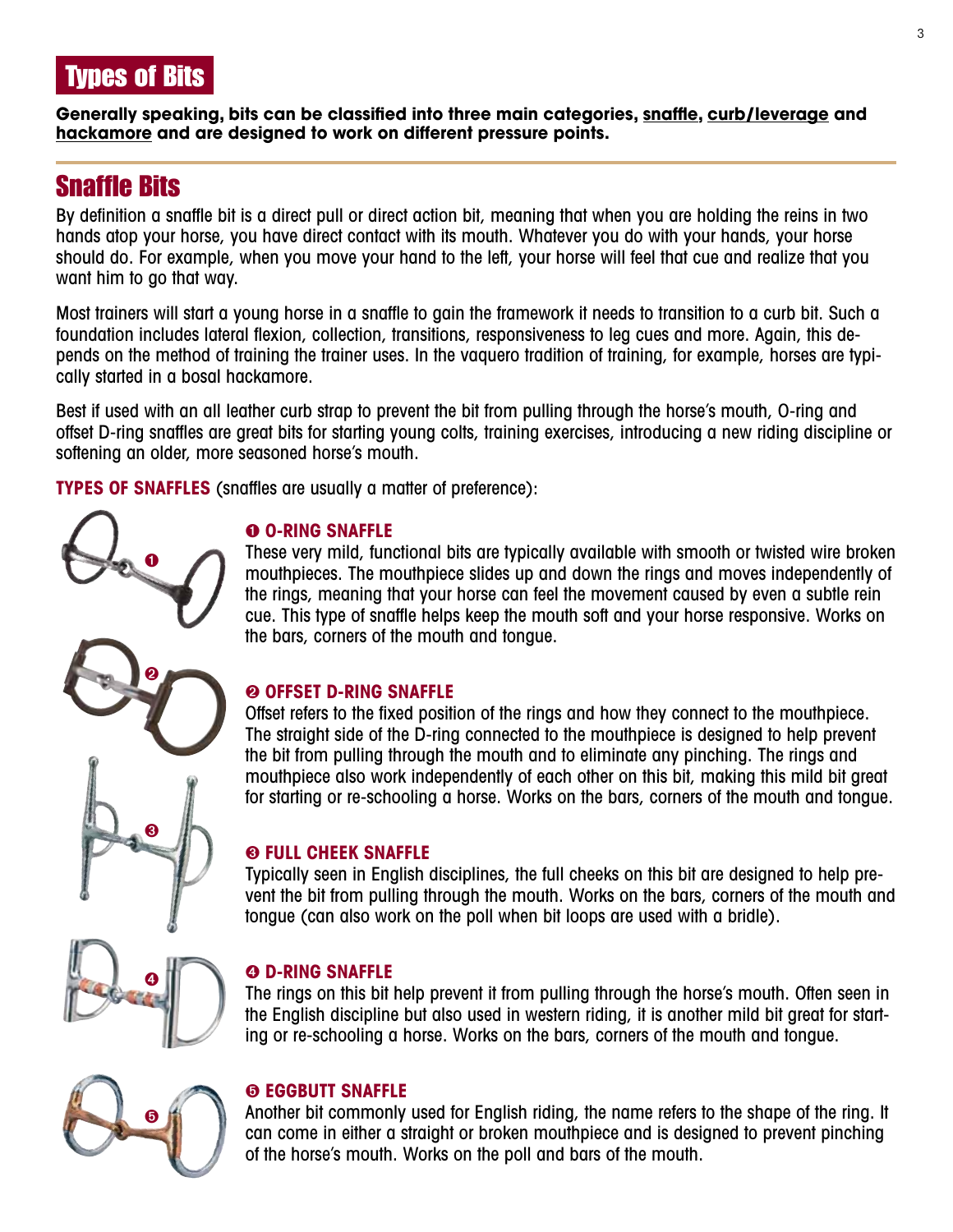## Curb/Leverage Bits

Curb bits are leverage bits that are generally used on more seasoned, finished horses and when riding with one hand. There are a wide variety of curb bits with different mouthpieces, different cheeks and different lengths of shanks. They work on the tongue, bars of the mouth, palate, corners of the mouth and under the chin (with the use of a curb strap). Comfort is key when choosing any bit for your horse.

The longer the shank is on the bit, the more leverage you have when the reins are pulled. At the same time, the horse is also rewarded quicker when the pressure from the reins is released. A curb bit with a shorter shank, however, will not have as much leverage and is slower to reward your horse with the release of pressure.

The amount of pressure applied by a curb bit is determined by a leverage ratio. To determine the ratio, measure from the middle of the side of the mouthpiece to the inside of the top ring where the headstall connects. This is the purchase measurement. Then, measure from the middle of the mouthpiece to the point on the bottom ring where the reins connect. This is the shank measurement. Next, divide the smaller of the two numbers into the larger to get the ratio. If, for example, the purchase measures 2" and the shank measures 6", the leverage ratio would be 3:1. This means that your horse will feel 3 pounds of pressure for every pound of pressure you apply to the bit with your hands. The higher the ratio, the more severe the bit will be.



**2/6 = 3/1 = 3:1 Leverage Ratio**

#### **Common Types of Curb Bits**

➊

➋

➌

➍

The general purpose bits pictured below feature 7" loose cheeks with curved grazing shanks that offer you the flexibility of a mild to moderately leveraged bit for great control on a seasoned horse. The loose cheeks leave a door open for your horse to feel the signal coming before the curb strap engages.

These are great bits for performance, competition, trail and everyday riding. Remember, any bit in the wrong hands can be dangerous. The proper bit should be selected based on the horse AND the rider. Another important thing to keep in mind is that a thinner mouthpiece will not be as gentle as a thicker one and has the potential to bruise your horse's mouth. The following are just a sampling of the wide array of mouthpieces available.

#### ➊ **5" Sweet Iron Snaffle Mouth with Copper Inlay**

This smooth, mild snaffle mouth is gentle on your horse and is designed to work on the tongue, bars and corners of the mouth.

#### ➋ **5" Sweet Iron Ported Mouth with Copper Cricket and Inlay**

Designed with a cricket to keep the jaw relaxed or to pacify a nervous horse, this bit works on the tongue, bars, palate and chin.

#### ➌ **5" Medium Port Mouth with Copper Inlay**

This bit provides a moderate amount of tongue relief as it works on the corners of the mouth, tongue, bars and palate.

➍ **5" Low Port Correction Mouth with Flat Copper Roller Bars**

Working on the bars, chin and palate, this bit provides ample tongue relief with its medium port.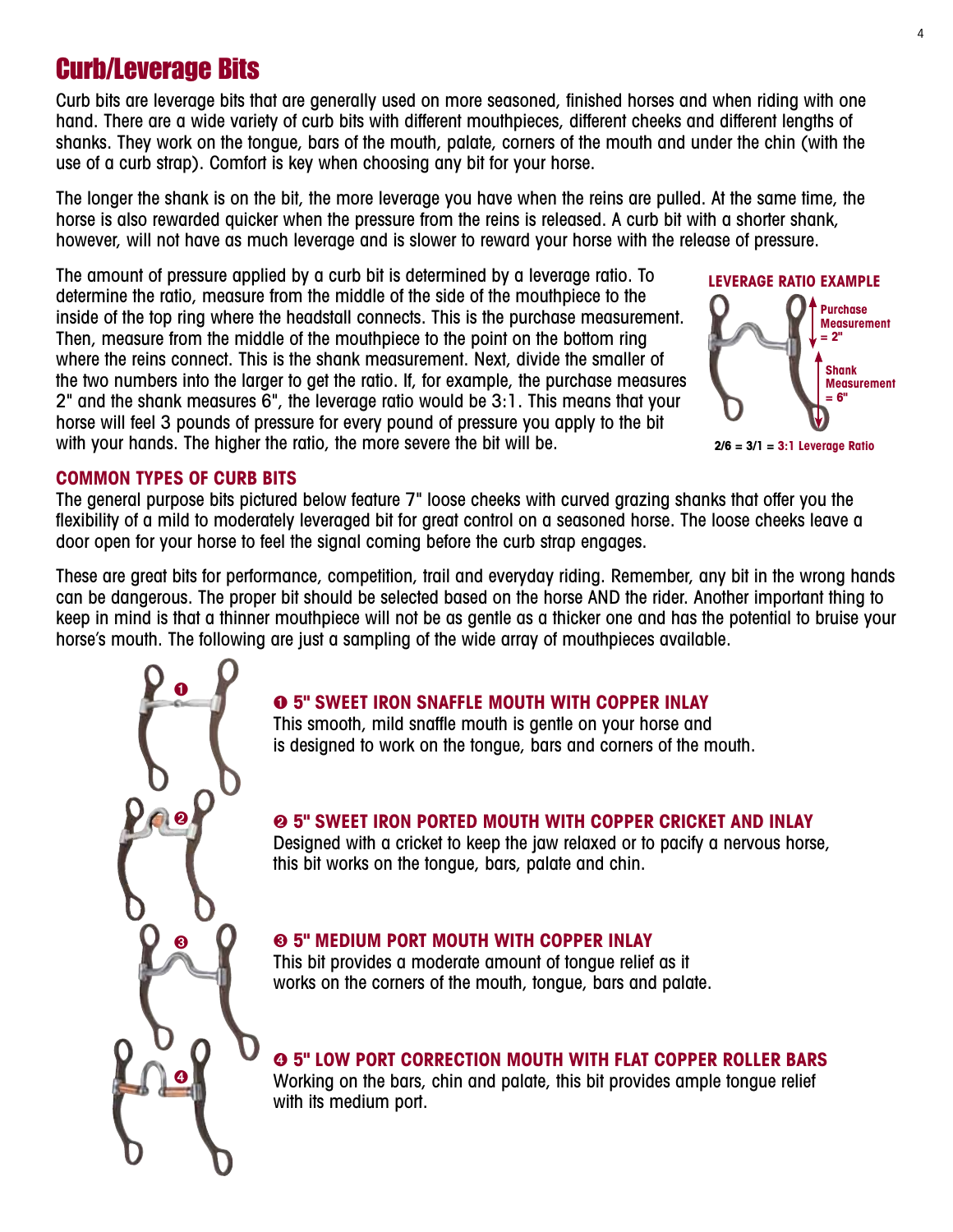## Curb/Leverage Bits Cont.

#### **CURB straps**

- **•** A curb strap is an important piece of tack that applies pressure under the horse's chin to help with the leverage and timing of a curb bit.
- Like bits, the types of curb straps and chains vary. Single chain curbs apply more pressure than the double chain variety while an all leather curb strap tends to be the gentlest and supplest.
- A common rule of thumb to follow when adjusting curb straps is that you should be able to fit two fingers vertically between the strap and the chin groove.
- A looser curb strap or chain allows time for the horse to get the signal that pressure under its chin is coming. Riders who have quick hands or are prone to jerking would be better off using a looser chin strap. On the other hand, riders who have quiet, soft hands and great timing can get away with using a little bit tighter strap. When a rider has great timing, he will reward the horse by releasing pressure the instant his horse performs the desired action.

#### **Types of Curb Straps and Chains**



**Flat Leather Curb Strap**

#### **Types of Cheeks**

There is a vast array of bits on the market today and it can be very confusing trying to decide what will work best for you and your horse. Weaver Leather has various types of cheeks available on our curb bits. Cheeks include the purchase and the shanks.

## ➊ ➋ ➌ ➍ ➎ ➏

#### ➊ **Shank Bits with 8" Cheeks**

Designed for showing or for more seasoned, older horses, the longer shanks on these moderate to high leverage bits provide a faster response from the rider's hand to the horse's mouth as well as a quicker reward when pressure is released. As with any bit, the quieter the hands, the less severe the bit will be.

#### ➋ **Shank Bits with 7" Cheeks**

The curved grazing design of these shanks offers the rider the flexibility of a mild to moderately leveraged bit, providing great control. These are probably the most versatile, well-rounded type of shanks offered to both horse and rider, making them great for a variety of disciplines from performance and competition to trail and everyday riding.

#### ➌ **Argentine Bits**

These low leverage training bits are commonly used as a transition bit from a ring snaffle to a fuller shank bit and can be used by any level of rider needing a softer feel. Designed to be used with a curb strap, these bits help introduce young horses to curb pressure. Reins can also be placed in the ring located near the middle of the cheek for more direct action on the corners of the horse's mouth, like a snaffle.

#### ➍ **Grazing Shanks/Cheeks**

The cheeks on these bits are fixed (not broken or flexible) and the shanks curve backward to provide mild leverage. The greater the curve of the shank, the more delayed the signal time is to the horse, which makes this style of cheek a popular choice with novice riders on trained horses.

#### ➎ **"S" Shank Bits**

An "S" shank design is great for horses that are prone to lipping the shank. Our moderately leveraged "S" Shank bits use mouthpieces that are great for performance horses in speed events where lift and quicker response are needed.

#### ➏ **Gag & Wonder Bits**

Depending on the degree of slide on the gag, these bits aid in lifting the shoulders, allow more flex for turning and provide more control at a higher rate of speed, making them popular for barrel racing and other speed events. The action of these bits works off the top of the poll to create softness and should be used with a loose chain curb.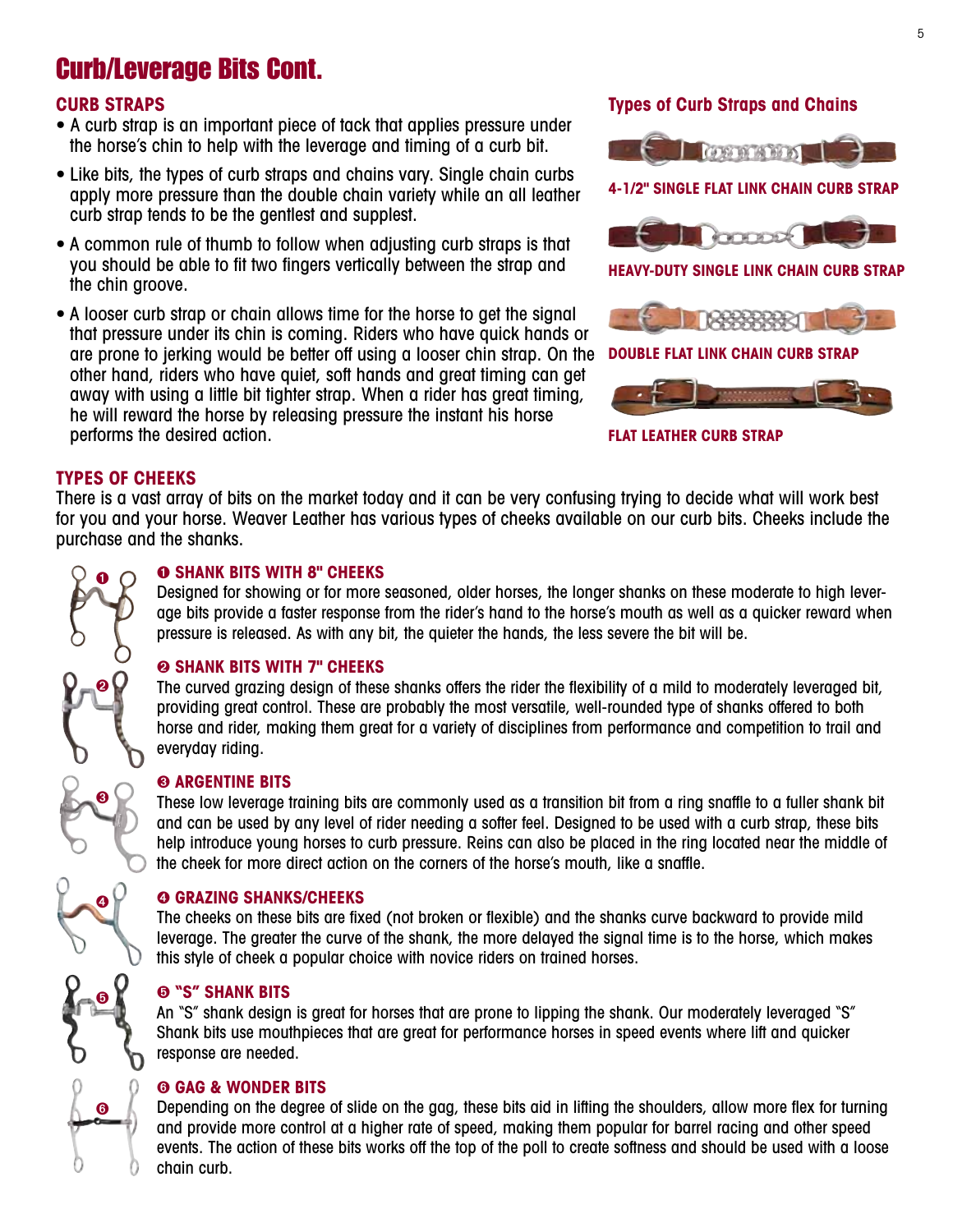## HACKAMORES

A hackamore may look relatively simple in its construction of a noseband connected to a headstall and reins; however, to control a horse without a mouthpiece takes patience and training. Hackamores were introduced to America in the early 1800s by Spanish vaqueros. Since then, many trainers have found great value in implementing hackamores into their training regimens. Some trainers may start young horses in a hackamore while others may introduce the hackamore after starting a horse off in a snaffle. Again, it is a matter of preference. Bosal and mechanical hackamores are often also used on older horses, bit-sour horses or horses with damaged bars and/or tongues.

Proper placement is important when fitting a hackamore. Adjusted too low, it will hinder the horse's breathing. It should sit on the gristly part of your horse's nose, approximately 4" from the top of the nasal cavity. Size of the hackamore is also important. The wider/thicker the nosepiece, the more pressure is dispersed, thereby making it gentler than a thinner nosepiece. There are two common types of hackamores used today:

**BOSAL HACKAMORE** - commonly used for training



- This type of hackamore consists of a bosal (braided noseband), headstall (bosal hanger) and, traditionally, horsehair reins called a mecate [muh-kah-tee]. Braided nylon mecates are also used, so it typically depends on preference. Bosal hackamores work on the bridge of the nose, the sensitive tissue along the nose and the chin.
- $\bullet$  Bosal hackamores can teach a horse to be softer in the face and carry itself so its poll, spine and body are balanced. When you pick up on the mecate, the sensitive nerves in the soft tissue on either side of the nose are lightly squeezed to achieve the desired pressure and results.

**MECHANICAL HACKAMORE** - commonly used in trail riding, team roping and other speed events



Mechanical hackamores work off of leverage via a noseband, curb strap/chain and shanks. As with curb bits, the longer the shanks, the more leverage you will have. These hackamores work on the nose, chin, lower jaw and the poll.

## COMMON BIT QUESTIONS

#### **Where does the bit fit in a horse's mouth?**

Bits are designed to fit with the mouthpiece across and on top of the tongue and resting on the bars of the mouth between the incisors (front teeth) and premolars (back teeth).

#### **What is the standard size mouthpiece for a horse?**

Mouthpieces measuring 5" are the standard for most horses, while the standard for ponies is 4-1/2". Draft horses normally take a 6"-6-1/2" mouthpiece.

#### **How do I know which bit is the right one for my horse?**

Every horse is different and so is every rider. Bitting a horse properly is a combination of matching up the bit with both your horse AND how you control your hands. If your horse is tossing his head a lot, for example, it could be a result of how hard you are pulling on the reins combined with the bit working too much on his palate or pinching. The bit could also be putting too much pressure on your horse's bars, which can cause discomfort. These are just a couple examples, but there are a many factors that go into choosing the right bit. We encourage you to read our complete Bitology section to gain a general understanding of bits or contact a trusted trainer in your area if you are having trouble finding the right bit that works well for both you and your horse.

#### **What are the long term consequences of using an incorrect or too severe bit on my horse?**

Eventually, you will end up damaging the bars, tongue or palate of your horse's mouth which can deaden the nerves. If that happens, you will never again be able to rely on a bit that's designed to specifically work on those areas of the mouth. A damaged mouth is one reason people go to hackamores down the road. One thing to always keep in mind is the quieter your hands, the less severe any bit will be. We recommend asking your trainer or a trusted trainer in your area about what bit you should change to.